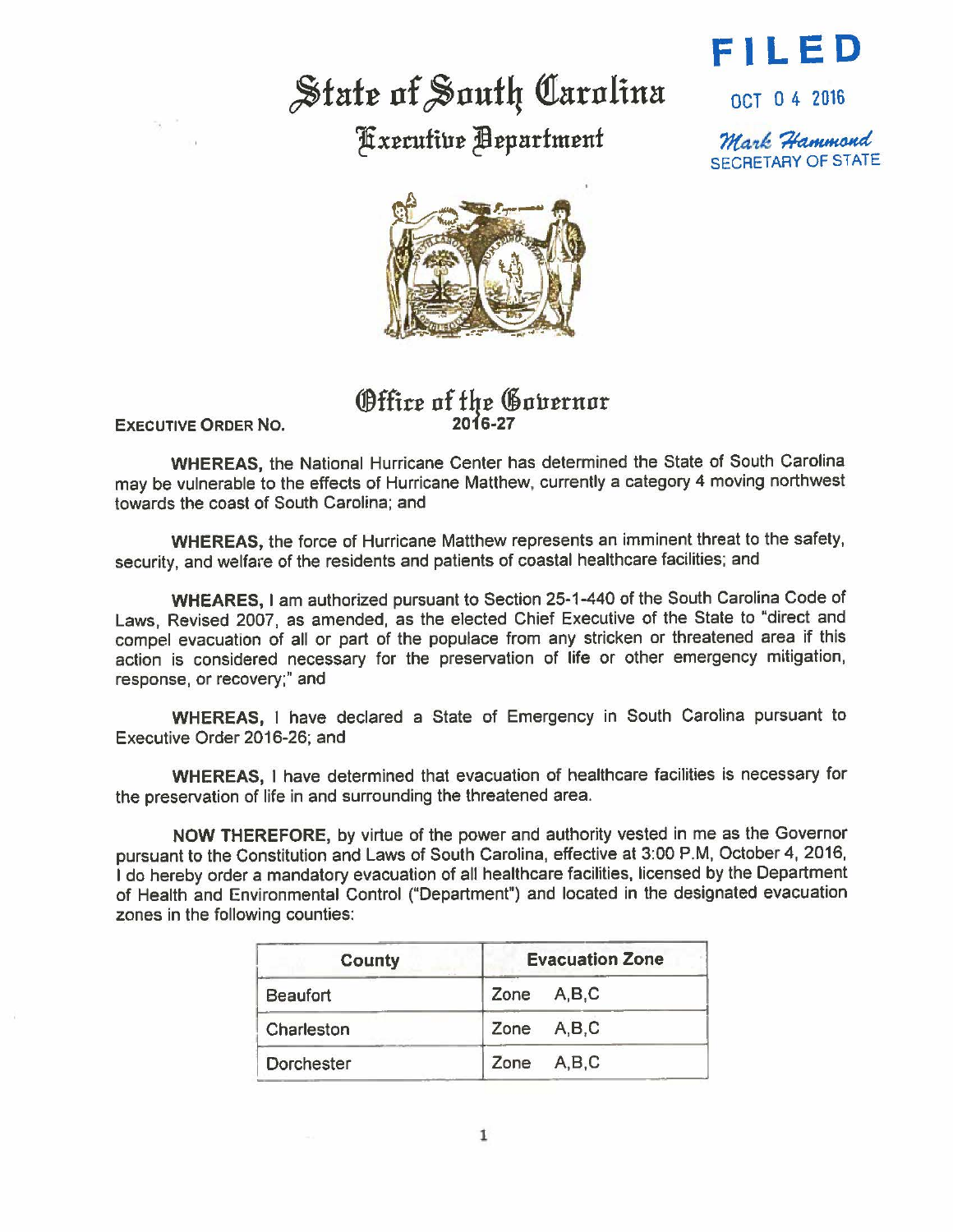| <b>County</b>   | <b>Evacuation Zone</b> |
|-----------------|------------------------|
| <b>Berkeley</b> | A, B, C<br>Zone        |
| Colleton        | A, B, C<br>Zone        |
| Georgetown      | Zone<br>$\mathsf{A}$   |
| Hampton         | A,B,C<br>Zone          |
| Horry           | Zone<br>$\mathsf{A}$   |
| Jasper          | A, B, C<br>Zone        |

For purposes of this Order, healthcare facilities include acute care hospitals, psychiatric hospitals, alcohol and substance abuse hospitals, rehabilitation hospitals, nursing homes, community residential care facilities (also called assisted living facilities), ambulatory surgical facilities, hospice facilities, radiation therapy facilities, abortion facilities, day care facilities for adults, residential treatment facllities for children and adolescents, intermediate care facilities for persons with intellectual disability, narcotic treatment programs, inpatient facilities that treat individuals for psychoactive substance abuse or dependence, and birthing centers.

Effective upon execution of this Order, all healthcare facilities in the evacuation zones are hereby ordered to immediately stop admission of any non-emergent patients, stop scheduling any patients for elective procedures, and cancel any elective procedures which have been previously scheduled.

Effective upon execution of this Order, all hospitals in the evacuation zones are hereby ordered to reduce their census of patients immediately.

In accordance with South Carolina Regulations 61-16, Section 901, hospitals which want to seek exemptions to shelter in place must request an exemption from the Department pursuant to the Department's Critical Data Sheet (CDS) Information system. Hospital data provided to the CDS system assists the Department, during times of disaster and emergencies, to determine the appropriateness of evacuation or shelter-in-place, disaster preparedness standards and to grant exemptions from a full mandatory evacuation to those hospitals which qualify to shelter-in-place. The following hospitals have requested and been granted exemptions to sheiter-in-place, in accordance with this Order:

East Cooper Medical Center (HTL-0447) Grand Strand Medical Center (HTL-0770) Coastal Carolina Hospital (HTL-0902) Beaufort Memorial Hospital (HTL-0026) Roper.Hospital (HTL-0063) Bon Secours-St. Francis Xavier Hospital (HTL-0750) Roper Mount Pleasant (HTL-0909) Colleton Medical Center (HTL-0405) HealthSouth Rehabilitation Hospital of Charleston (HTL-0648)

DHEC is authorized to grant additional exemptions to hospitals that are appropriate to shelter-in-place.